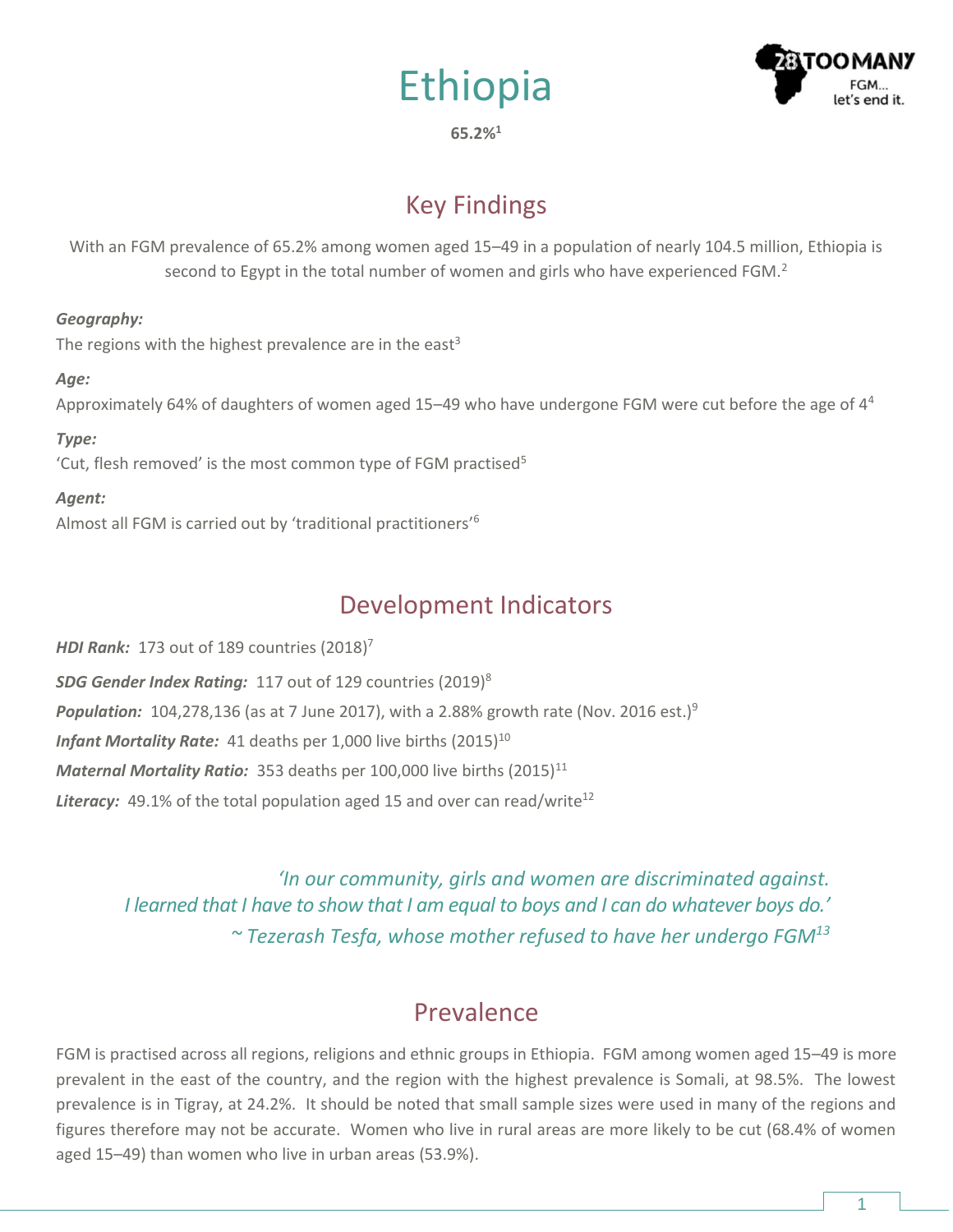The Somali are the ethnic group with the highest prevalence of FGM among women aged 15–49, at 98.5%, followed by the Afar, at 98.4% (however, once again, the small sample size makes this figure potentially unreliable). The ethnic group with the lowest prevalence is the Tigray, at 23%.

82.2% of Muslim women aged 15-49 have undergone FGM, compared to 54.2% of Orthodox women and 65.8% of Protestant women.<sup>14</sup>



Between 2005 and 2016, the overall prevalence for women aged 15–49 fell from 74.3% to 65.2%. Due to the large agerange of women included, however, the overall prevalence alone may not fully reflect the progress that has been made in recent years. Breaking down the most recent data by age group shows that the prevalence for women aged 45–49 is 75.3%, while for the youngest age group this has fallen to 47.1%. Despite the fact that a small proportion of women may be cut after the age of 15, the lower prevalences among younger women suggest that the practice is declining.<sup>15</sup>



## Ethiopian Law

The main law governing FGM in Ethiopia is Proclamation No. 414/2004, the Criminal Code of the Federal Democratic Republic of Ethiopia 2004. Articles 561–570 are relevant to FGM, but law enforcement is weak and few cases reach court.